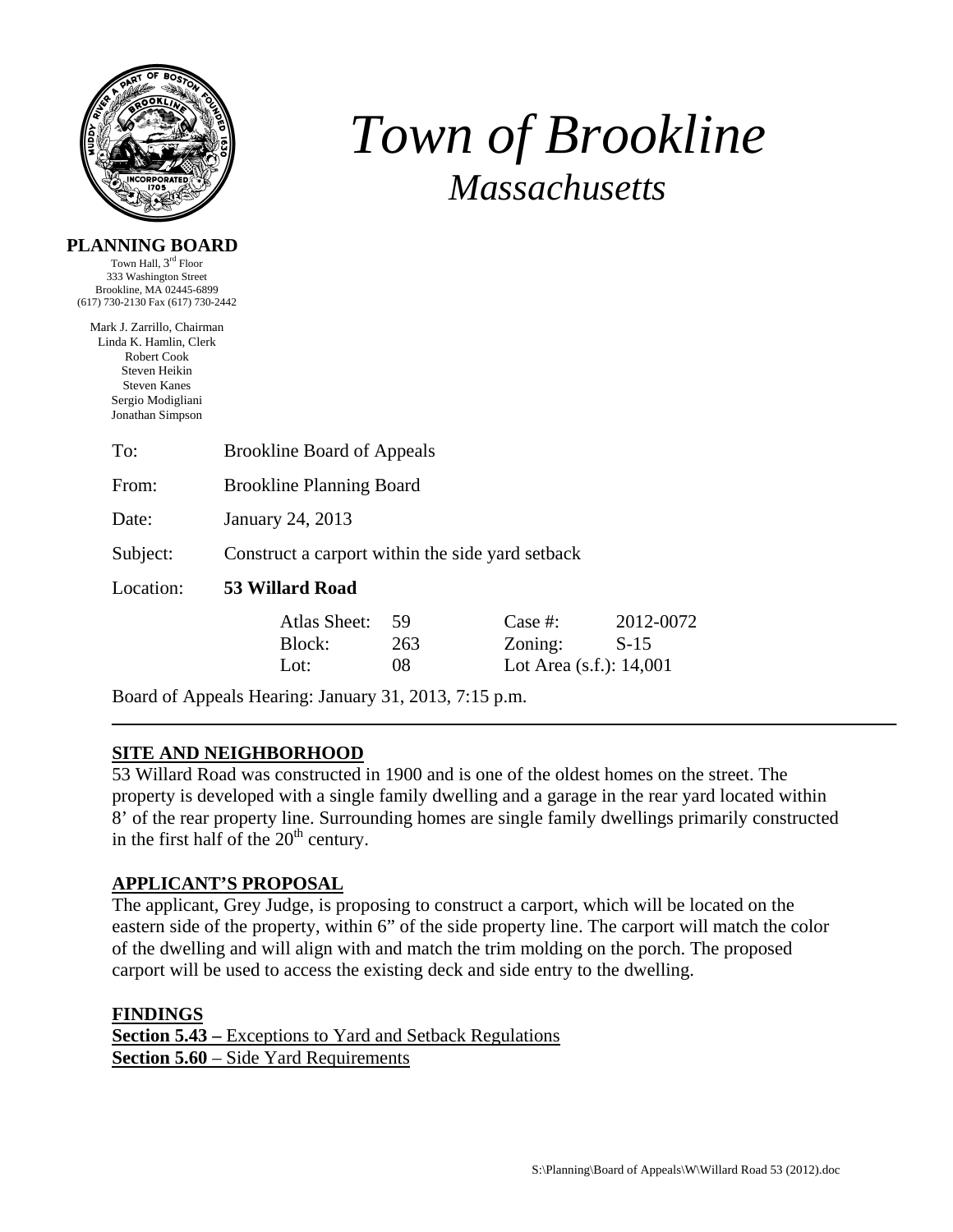| Dimensional Requirements | <b>Required</b> | <b>Existing</b> | <b>Proposed</b> | <b>Relief</b>   |
|--------------------------|-----------------|-----------------|-----------------|-----------------|
| <b>Side Yard Setback</b> |                 | 20.33'          |                 | Special Permit* |

\* Under *Section 5.43*, the Board of Appeals may waive yard and setback requirements if a counterbalancing amenity is provided.

#### **Section 6.04.5.c.2 –** Design of All Off-Street Parking Facilities

#### **Section 8.02.2 –** Alteration or Extension

A special permit is required to alter a pre-existing non-conforming structure or use.

## **PLANNING BOARD COMMENTS**

The Planning Board would support the requested relief to allow the applicant to construct a carport on the property if the abutter has no objections. The proposed carport will be shielded by trees and landscaping from 459 Chestnut Hill Avenue, which is the most affected property, directly abutting to the east. The Planning Board recommends that the applicant install additional landscaping as a counterbalancing amenity required for a special permit.

### **Therefore, the Planning Board recommends approval of the plans by J.M.P. General Contractors, Inc., dated 1/4/12, subject to the following conditions:**

- 1. Prior to the issuance of a building permit, the applicant shall submit final plans and elevations subject to the review and approval of the Assistant Director of Regulatory Planning.
- 2. Prior to the issuance of a building permit, the applicant shall submit a final landscape plan indicating all counterbalancing amenities, subject to the review and approval of the Assistant Director of Regulatory Planning.
- 3. Prior to the issuance of a building permit, the applicant shall submit to the Building Commissioner for review and approval for conformance to the Board of Appeals decision: 1) a final site plan stamped and signed by a registered engineer or land surveyor; 2) final building elevations; and 3) evidence that the Board of Appeals decision has been recorded at the Registry of Deeds.